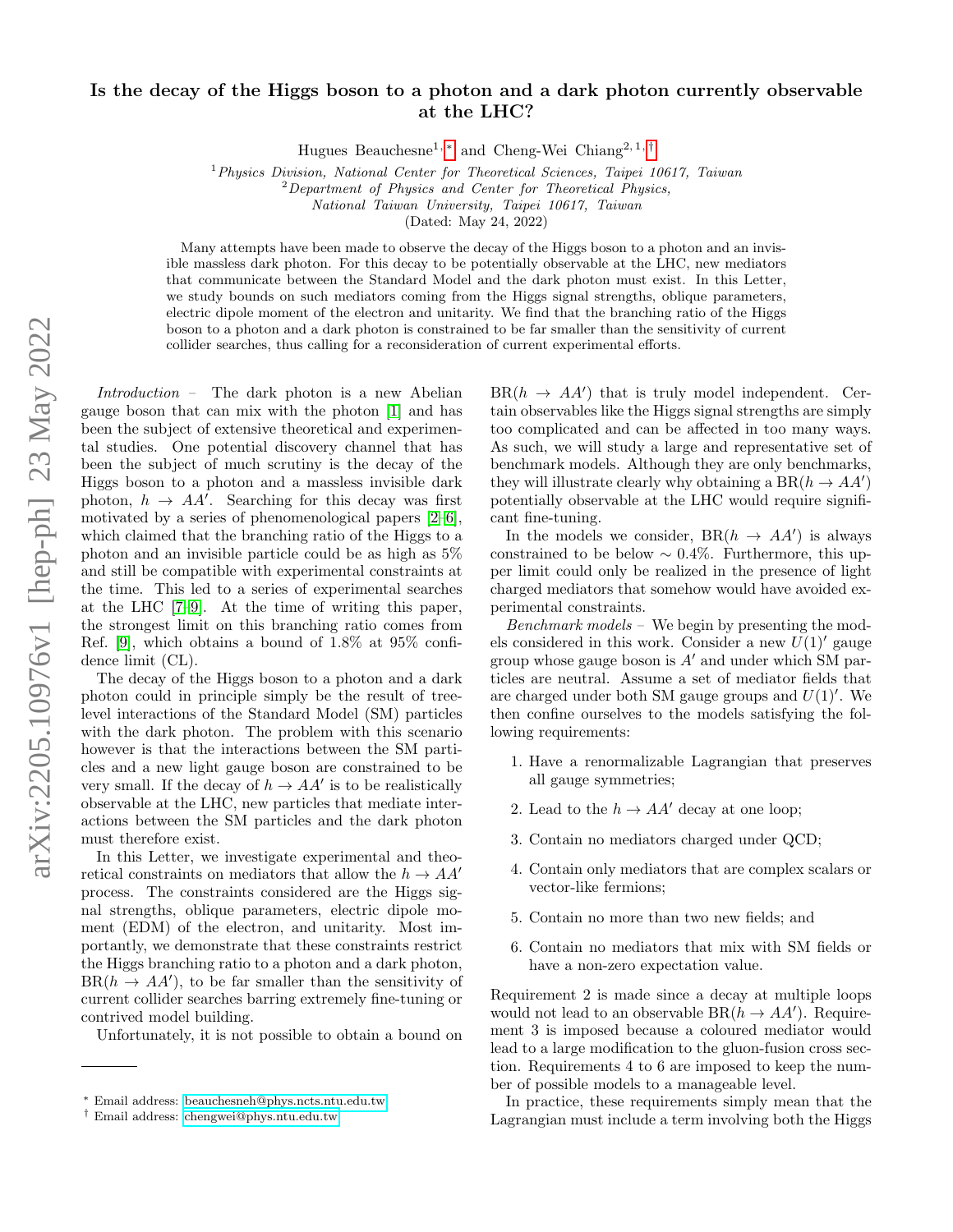doublet  $H$  and the mediators. Conveniently, the vertices that satisfy these requirements fall into a finite number of categories. They are:

1) Fermion case:

<span id="page-1-2"></span>
$$
\mathcal{L}^F = -\hat{d}_{abc}^{pn} \bar{\psi}_1^a (A_L P_L + A_R P_R) \psi_2^b H^c + \text{h.c.}, \quad (1)
$$

where the  $\psi_i$  are fermions with gauge numbers

$$
\psi_1: (\mathbf{1}, \mathbf{p}, Y^p, Q'), \quad \psi_2: (\mathbf{1}, \mathbf{n}, Y^n, Q'),
$$
 (2)

with  $Y^p = Y^n + 1/2$ ,  $p = n \pm 1$  and the gauge numbers written in the form  $(SU(3), SU(2)_L, U(1)_Y, U(1)')$ . The quantity  $\hat{d}_{abc}^{pn}$  is an  $SU(2)_L$  tensor and can be expressed in terms of Clebsch-Gordan (CG) coefficients.

2) Scalar case I:

$$
\mathcal{L}^{S_I} = -\mu \hat{d}^{pn}_{abc} \phi_1^{a\dagger} \phi_2^b H^c + \text{h.c.},\tag{3}
$$

where the  $\phi_i$  are scalars with gauge numbers

$$
\phi_1
$$
:  $(\mathbf{1}, \mathbf{p}, Y^p, Q')$ ,  $\phi_2$ :  $(\mathbf{1}, \mathbf{n}, Y^n, Q')$ , (4)

with  $Y^p = Y^n + 1/2$ .

3) Scalar case II:

<span id="page-1-3"></span>
$$
\mathcal{L}^{S_{II}} = -\sum_{r} \lambda^{r} \hat{d}^{nr}_{abcd} H^{a\dagger} H^{b} \phi^{c\dagger} \phi^{d},\tag{5}
$$

where  $\phi$  is a scalar with gauge numbers

$$
\phi: (\mathbf{1}, \mathbf{n}, Y, Q'), \tag{6}
$$

r refers to different ways of contracting  $SU(2)_L$  indices, and  $\hat{d}_{abcd}^{nr}$  are  $SU(2)_L$  tensors which can be expressed as a combination of CG coefficients. If  $n \neq 1$ , there are two possible contractions each with its own coefficient  $\lambda^r$ .

4) Scalar case III:

<span id="page-1-4"></span>
$$
\mathcal{L}^{S_{III}} = -\sum_{r} \lambda^{r} \hat{d}^{prr}_{abcd} H^{a\dagger} H^{b} \phi_{1}^{c\dagger} \phi_{2}^{d} + \text{h.c.}, \qquad (7)
$$

where the  $\phi_i$  are scalars with gauge numbers

$$
\phi_1: (\mathbf{1}, \mathbf{p}, Y^p, Q'), \quad \phi_2: (\mathbf{1}, \mathbf{n}, Y^n, Q'), \quad (8)
$$

where  $Y^p = Y^n$  and  $p \in \{n-2, n, n+2\}$ . If  $p = n \neq 1$ , there are two ways to contract the  $SU(2)<sub>L</sub>$  indices and one way otherwise.

5) Scalar case IV:

<span id="page-1-5"></span>
$$
\mathcal{L}^{S_{IV}} = -\lambda \hat{d}^{pn}_{abcd} H^a H^b \phi_1^{c\dagger} \phi_2^d + \text{h.c.},\tag{9}
$$

where the  $\phi_i$  are scalars with gauge numbers

$$
\phi_1: (\mathbf{1}, \mathbf{p}, Y^p, Q'), \quad \phi_2: (\mathbf{1}, \mathbf{n}, Y^n, Q'), \quad (10)
$$

where  $Y^p = Y^n + 1$ ,  $p \in \{n-2, n, n+2\}$  and p and n are assumed not to both be 1. There is only a single way to contract the  $SU(2)_L$  indices.

The different models could of course be combined, but we will assume for manageability sake that only one type of vertex is present. Once the Higgs field H obtains an expectation value, the mediators will usually mix. The only exception to this is scalar case II. The interactions with the Higgs boson and Z boson are usually non-trivial.

Constraints – We now consider the constraints to be imposed on the different models introduced above.

A. Higgs signal strengths: Gauge invariance forces the amplitude of the decay  $h \to AA$  to take the form

$$
M^{h \to AA} = S^{h \to AA} (p_1 \cdot p_2 g_{\mu\nu} - p_{1\mu} p_{2\nu}) \epsilon_{p_1}^{\nu} \epsilon_{p_2}^{\mu} + i \tilde{S}^{h \to AA} \epsilon_{\mu\nu\alpha\beta} p_1^{\alpha} p_2^{\beta} \epsilon_{p_1}^{\nu} \epsilon_{p_2}^{\mu}.
$$
 (11)

The amplitudes for  $AA'$  and  $A'A'$  have similar forms. At one loop, the S coefficients are

<span id="page-1-0"></span>
$$
S^{h \to AA} = e^2 \sum_a Q_a^2 C_a + S_{\rm SM}^{h \to AA},
$$
  
\n
$$
S^{h \to AA'} = ee' \sum_a Q_a Q' C_a,
$$
  
\n
$$
S^{h \to A'A'} = e'^2 \sum_a Q'^2 C_a,
$$
\n(12)

where  $e'$  is the gauge coupling constant of  $U(1)'$ , the sum is over the different mediators,  $C_a$  is a common factor, and  $S_{\text{SM}}^{h\to AA}$  is the SM contribution. Coefficients of the type  $\tilde{S}$  take analogous forms. It is clear from Eq. [\(12\)](#page-1-0) that a large  $BR(h \to AA')$  will generally lead to either a large  $BR(h \to A'A')$ , a large modification of  $BR(h \to$ AA), or both. The Higgs signal strengths thus play a crucial role in constraining  $BR(h \to AA')$ .

The Higgs signal strength constraints are applied using the  $\kappa$  formalism [\[10\]](#page-4-5). The only two affected at leading order are those associated to AA and AZ. The decay to  $A'A'$ ,  $AA'$  and  $ZA'$  are taken into account by properly rescaling the signal strengths. This global reduction of the Higgs signal strengths renders the searches for the Higgs decaying to invisible particle superfluous. A global fit is then performed by using the most up-to-date measurements of the Higgs signal strengths of Refs. [\[11\]](#page-4-6) and [\[12\]](#page-4-7) by CMS and ATLAS, respectively. These references conveniently provide the measurements, uncertainties and correlations of the Higgs signal strengths. We impose the bounds at 95% CL.[1](#page-1-1)

B. Electron EDM: There is a potential loophole in the constraints of the Higgs signal strengths. The decay width of the Higgs to two photons is proportional to  $|S^{\hat{h}\to AA}|^2 + |\tilde{S}^{h\to AA}|^2$ . In general, there will be interference between the contributions from the SM particles and

<span id="page-1-1"></span><sup>1</sup> It could technically be possible for the mediator contributions to  $S^{h\to AA}$  to be about  $-2S_{\rm SM}^{h\to AA}$ . This would avoid most of the signal strength constraints. It would however require exotic circumstances and a large amount of fine tuning. We will ignore such cases.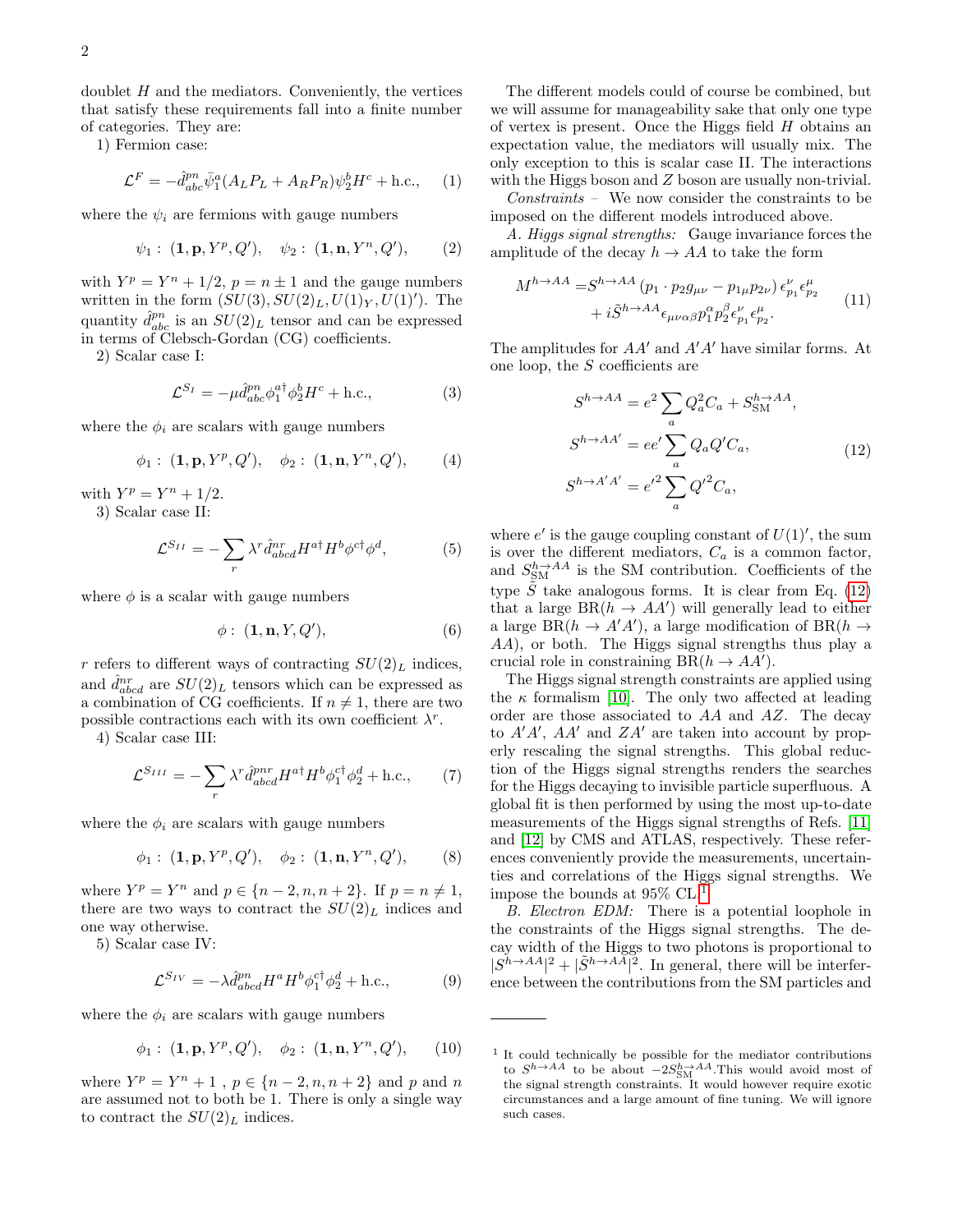the new mediators. These terms are generally responsible for most of the modification to  $BR(h \to AA)$ . The interference terms could potentially be avoided in two ways. First, the SM contribution to  $S^{h\to AA}$  is almost purely real. Interference terms could then be avoided by having a purely imaginary mediator contribution to  $S^{h\to AA}$ . However, it is easy to verify that  $C_a$  is forced to be purely real for charged fermion and scalar mediators. The only way it could be complex would be for the mediators to be lighter than  $m_h/2$ ; but this is in blatant violation of LEP bounds [\[13,](#page-4-8) [14\]](#page-4-9). Second, the SM contribution to  $\tilde{S}^{h\to AA}$  is essentially 0. Interference terms could have been avoided by having the mediators exclusively contribute to  $\tilde{S}^{h\to AA}$ . For the scalars, this is not possible. However, this can be done for the fermions and the limits from the Higgs signal strengths could be greatly weakened. Thankfully, a side effect of this scenario would be a large contribution to the EDM of the electron, which is strongly constrained.

The contributions to the electron EDM come from Barr-Zee diagrams involving a combination of the photon, Z boson, W boson and the Higgs boson. The contributions of the diagrams involving a Higgs boson and either a photon or  $Z$  are taken from Ref. [\[15\]](#page-4-10). The contribution of diagrams involving two W bosons can be computed by adapting the results of Ref. [\[16\]](#page-4-11). The limit on the electron EDM of Ref. [\[17\]](#page-4-12) by the ACME collaboration is used and corresponds to 90% CL.

Once the electron EDM constraints are implemented,  $\tilde{S}^{h\rightarrow AA}$  will be forced to be essentially zero for a  $\mathrm{BR}(h\rightarrow$  $AA'$ ) close to its limit. There is therefore no point in considering other CP-violating observables.

C. Oblique parameters: The operators presented in the benchmark models generally lead to different masses for particles that are part of the same representation of the electroweak groups. This leads to modifications of the oblique parameters  $S$  and  $T$  [\[18\]](#page-4-13). For the fermion case, we use the general results of Ref. [\[19–](#page-4-14)[24\]](#page-5-0). For the scalar case, we compute them ourselves. The limits of Ref. [\[25\]](#page-5-1) are used and correspond to 95% CL.

D. Unitarity: Unitarity imposes bounds on the coefficients in Eqs.  $(1), (5), (7),$  $(1), (5), (7),$  $(1), (5), (7),$  $(1), (5), (7),$  $(1), (5), (7),$  $(1), (5), (7),$  and  $(9)$ . For the fermion case, unitarity of the scattering  $\bar{\psi}_1^a \psi_2^{\dot{b}} \rightarrow \bar{\psi}_1^c \psi_2^d$  requires

$$
|A_R|^2 + |A_L|^2 < \frac{32\pi}{p}.\tag{13}
$$

For the scalar cases, unitarity of the scattering of two mediators to two Higgs bosons requires

case II: 
$$
\frac{1}{16\sqrt{2}\pi} \left[ \sum_{i,j} \left| \sum_r \lambda^r \hat{d}_{22ij}^{nr} \right|^2 \right]^{\frac{1}{2}} < \frac{1}{2},
$$
  
case III: 
$$
\frac{1}{16\sqrt{2}\pi} \left[ \sum_{i,j} \left| \sum_r \lambda^r \hat{d}_{22ij}^{pnr} \right|^2 \right]^{\frac{1}{2}} < \frac{1}{2}, \quad (14)
$$

case IV: 
$$
\frac{|\lambda|}{16\sqrt{2}\pi} \left[ \sum_{i,j} \left| \hat{d}_{22ij}^{pn} \right|^2 \right]^{\frac{1}{2}} \qquad < \frac{1}{2}.
$$

For the scalar case IV, this can be simplified to

$$
|\lambda| < 8\pi \sqrt{\frac{6}{p}}.\tag{15}
$$

No unitarity bound generally applies on  $\mu$  for scalar case I. For the scalar cases, we also apply the unitarity bounds on  $Q'e'$  by adapting the results of Ref. [\[26\]](#page-5-2). This gives

$$
|Q'e'| < \frac{\sqrt{4\pi}}{q^{1/4}},\tag{16}
$$

where  $q = n + p$  for cases I, III, IV and  $q = n$  for case II.

Results – We now present the limits on  $BR(h \to AA')$ for the benchmark models. In all cases considered, the parameter space is scanned by using a Markov Chain with the Metropolis-Hasting algorithm. To maximize the number of points near the limits, a prior proportional to  $BR(h \to AA')^2$  is used. As the results only depend on  $Q'$ and  $e'$  via the product  $Q'e'$ , the limits are independent of the choice of  $Q'$  and we impose  $|Q'e'| < \sqrt{4\pi}$ . For each model, the results are finely binned and the largest  $BR(h \to AA')$  is selected in each bin. The results are shown in Fig. [1.](#page-3-0) The mass  $m_c^{\text{min}}$  denotes the mass of the lightest charged mediator.

As can be seen,  $BR(h \to AA')$  never exceeds ~ 0.4% for any of the models considered. A limit of this order of magnitude is easy to predict. Consider Eq. [\(12\)](#page-1-0) and assume that  $C_a$  is real and  $\tilde{S}^{h\to AA} = 0$  as argued above. Further, assume that the contributions to the Higgs decay to  $AA$ ,  $AA'$  and  $A'A'$  are all dominated by a single mediator. It is then easy to prove that

$$
BR(h \to AA') \approx \sqrt{BR(h \to A'A')BR(h \to AA)} \left| \frac{\Delta BR(h \to AA)}{BR(h \to AA)} \right|,
$$
\n(17)

where  $\Delta BR(h \to AA)$  is the deviation of  $BR(h \to AA)$ from its SM value. The Higgs decay to invisible particle  $BR(h \to A'A')$  can be at most  $\mathcal{O}(10\%)$ . The branching ratio to two photons  $BR(h \to AA)$  is about 0.23\% and can at most deviate from this value by  $\mathcal{O}(25\%)$ . One then expects  $BR(h \to AA')$  to be at most  $\mathcal{O}(0.4\%)$ . Of course, there are in general multiple particles in the loop and there can be small deviations from this number. However, obtaining a BR $(h \to AA')$  much higher than 0.4% would require some precise cancellations to take place in  $h \to AA$  and  $h \to A'A'$  decays. Plus, interactions with the Higgs will often considerably split the masses of the mediators and force a single mediator to dominate.

Many models show a plateau of maximum BR $(h \rightarrow$  $AA'$ ) followed by a decreasing limit. The plateau is due to the Higgs signal strengths. The threshold at which this plateau ends corresponds to where the constraints from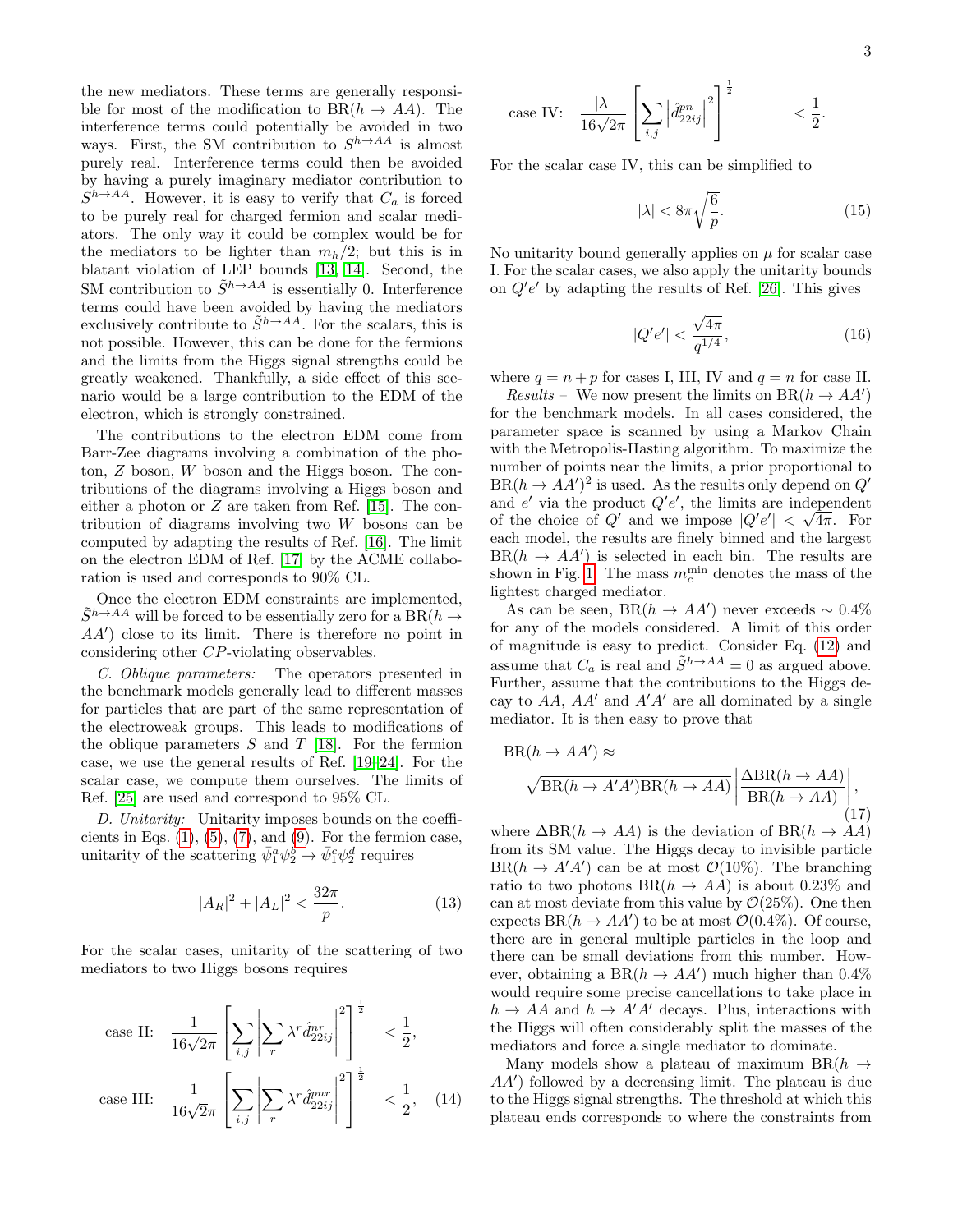<span id="page-3-0"></span>

FIG. 1: Maximum allowed  $BR(h \to AA')$  for different examples of mediator models. The plots do not go below 100 GeV, as LEP bounds would prohibit charged particles of such masses [\[13,](#page-4-8) [14\]](#page-4-9).

the oblique parameters or unitarity become stronger than the Higgs signal strengths constraints.

The figures clearly indicate that the limits depend on the mass of the lightest charged mediator. In principle, there should be a lower limit on the mass of such particles from collider searches. This would tighten the constraints on  $BR(h \to AA')$ . In practice, the mediators could have complicated decays that are not searched for and a lower limit cannot be technically applied besides the LEP bound. However, it is very improbable that a charged particle of less than a few hundred GeV would not have been found at the LHC by now.

Some mediators are more strictly constrained and cannot even reach a  $BR(h \to AA')$  of 0.4%. This is namely the case for the mediators of scalar case IV. These lead to negative contributions to the T oblique parameter and can only result in a very small  $BR(h \to AA')$ , which is why we do not include any plot for this case. Obtaining a large  $BR(h \to AA')$  typically requires  $|Q'e'|$  to be much larger than  $|Qe|$ , where Q is the electric of a mediator. This is problematic for mediators with large electric charge, as  $|Q'e'|$  is bounded from above.

Scalar case II and scalar case III for  $p = n$  can avoid contributions to the oblique parameters by an appropriate choice of coefficients. This however results in degenerate mediator masses. For scalar case II in particular, it can be shown that degenerate masses lead to

$$
BR(h \to AA') \approx \frac{1}{1 + \frac{n^2 - 1}{12Y^2}} \times \sqrt{BR(h \to A'A')BR(h \to AA)} \left| \frac{\Delta BR(h \to AA)}{BR(h \to AA)} \right|.
$$
\n(18)

Conclusion – In this Letter, we studied constraints on mediators that allowed the Higgs boson to decay to a photon and an invisible massless dark photon. To do so, we considered a large and representative set of benchmarks models. We found that constraints from the Higgs signal strengths, EDM of the electron, oblique parameters and unitarity forced  $BR(h \to AA')$  to be at most  $\sim 0.4\%$  for these models. This is far below the current collider bound of 1.8%. Furthermore, this would require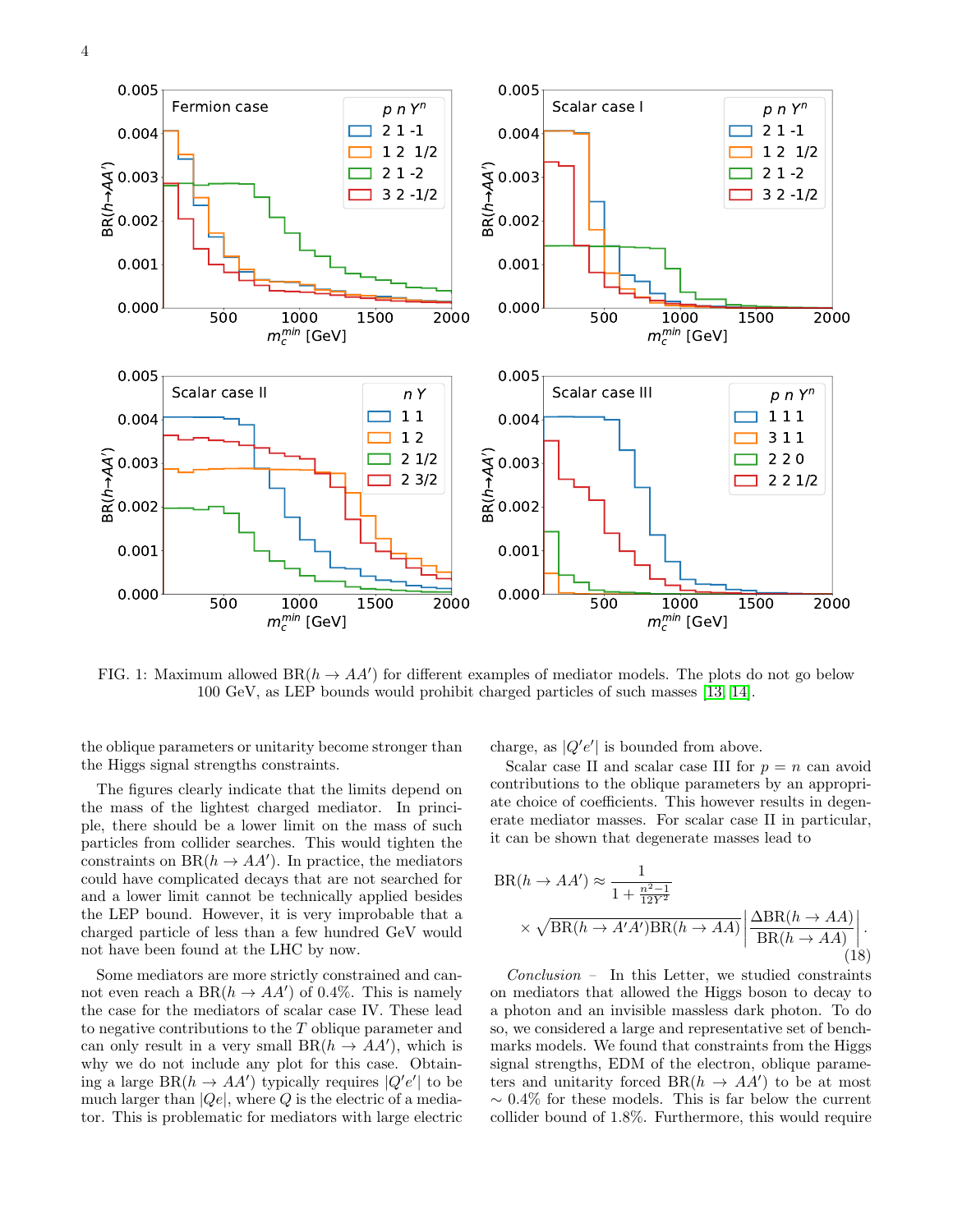the presence of light charged particles which would somehow have avoided detection.

In addition, obtaining a sizable  $BR(h \to AA')$  requires the mediators to satisfy certain requirements that may not be very aesthetically pleasing. Namely, they require very large couplings with the Higgs and a large dark electric charge. In the case of Yukawa couplings, they are often required to be of order a few. Worse, the models always lead to a Landau pole at low energy, sometimes as low as the TeV scale.

There could in principle be ways to obtain a larger  $BR(h \rightarrow AA')$ . This could be done for example by including different combinations of the models of this paper

- <span id="page-4-0"></span>[1] B. Holdom, "Two U(1)'s and Epsilon Charge Shifts," Phys. Lett. B 166 [\(1986\) 196–198.](http://dx.doi.org/10.1016/0370-2693(86)91377-8)
- <span id="page-4-1"></span>[2] E. Gabrielli, M. Heikinheimo, B. Mele, and M. Raidal, "Dark photons and resonant monophoton signatures in Higgs boson decays at the LHC," [Phys. Rev. D](http://dx.doi.org/10.1103/PhysRevD.90.055032) 90 [no. 5, \(2014\) 055032,](http://dx.doi.org/10.1103/PhysRevD.90.055032) [arXiv:1405.5196 \[hep-ph\]](http://arxiv.org/abs/1405.5196).
- [3] S. Biswas, E. Gabrielli, M. Heikinheimo, and B. Mele, "Higgs-boson production in association with a dark photon in  $e^+e^-$  collisions," JHEP 06 [\(2015\) 102,](http://dx.doi.org/10.1007/JHEP06(2015)102) [arXiv:1503.05836 \[hep-ph\]](http://arxiv.org/abs/1503.05836).
- [4] S. Biswas, E. Gabrielli, M. Heikinheimo, and B. Mele, "Dark-Photon searches via Higgs-boson production at the LHC," Phys. Rev. D 93 [no. 9, \(2016\) 093011,](http://dx.doi.org/10.1103/PhysRevD.93.093011) [arXiv:1603.01377 \[hep-ph\]](http://arxiv.org/abs/1603.01377).
- [5] S. Biswas, E. Gabrielli, M. Heikinheimo, and B. Mele, "Dark-photon searches via  $ZH$  production at  $e^+e^$ colliders," Phys. Rev. D 96 [no. 5, \(2017\) 055012,](http://dx.doi.org/10.1103/PhysRevD.96.055012) [arXiv:1703.00402 \[hep-ph\]](http://arxiv.org/abs/1703.00402).
- <span id="page-4-2"></span>[6] S. Biswas, E. Gabrielli, M. Heikinheimo, and B. Mele, "Searching for massless Dark Photons at the LHC via Higgs boson production," PoS [EPS-HEP2017](http://dx.doi.org/10.22323/1.314.0315) (2017) [315.](http://dx.doi.org/10.22323/1.314.0315)
- <span id="page-4-3"></span>[7] CMS Collaboration, A. M. Sirunyan et al., "Search for dark photons in decays of Higgs bosons produced in association with Z bosons in proton-proton collisions at  $\overline{C} = 19 \text{ T} \text{V} \text{W}$   $H \overline{H} \Omega (2010) 199$  $\sqrt{s} = 13$  TeV," *JHEP* **10** [\(2019\) 139,](http://dx.doi.org/10.1007/JHEP10(2019)139) [arXiv:1908.02699 \[hep-ex\]](http://arxiv.org/abs/1908.02699).
- [8] CMS Collaboration, A. M. Sirunyan et al., "Search for dark photons in Higgs boson production via vector dark photons in riggs boson production via vector<br>boson fusion in proton-proton collisions at  $\sqrt{s} = 13$ TeV," JHEP 03 [\(2021\) 011,](http://dx.doi.org/10.1007/JHEP03(2021)011) [arXiv:2009.14009](http://arxiv.org/abs/2009.14009) [\[hep-ex\]](http://arxiv.org/abs/2009.14009).
- <span id="page-4-4"></span>[9] ATLAS Collaboration, G. Aad et al., "Observation of electroweak production of two jets in association with an isolated photon and missing transverse momentum, and search for a Higgs boson decaying into invisible particles at 13 TeV with the ATLAS detector," [Eur.](http://dx.doi.org/10.1140/epjc/s10052-021-09878-z) Phys. J. C 82 [no. 2, \(2022\) 105,](http://dx.doi.org/10.1140/epjc/s10052-021-09878-z) [arXiv:2109.00925](http://arxiv.org/abs/2109.00925) [\[hep-ex\]](http://arxiv.org/abs/2109.00925).
- <span id="page-4-5"></span>[10] LHC Higgs Cross Section Working Group Collaboration, J. R. Andersen et al., "Handbook of LHC Higgs Cross Sections: 3. Higgs Properties," [arXiv:1307.1347 \[hep-ph\]](http://arxiv.org/abs/1307.1347).
- <span id="page-4-6"></span>[11] CMS Collaboration Collaboration, "Combined Higgs boson production and decay measurements with up to

and carefully adjusting them to cancel the contributions to the Higgs decay to  $AA$  or  $A'A'$ . However, obtaining a  $BR(h \to AA')$  as high as current collider sensitivities would surely require a large amount of tuning.

In light of this, we suggest that it might be worth reconsidering whether the search for the Higgs boson decaying to a photon and a dark photon is really worth all these efforts.

Acknowledgments - This work was supported by the Ministry of Science and Technology of Taiwan under Grant No. MOST-108-2112-M-002-005-MY3 and National Center for Theoretical Sciences, Taiwan.

137 fb-1 of proton-proton collision data at sqrts  $= 13$ TeV," tech. rep., CERN, Geneva, 2020. <http://cds.cern.ch/record/2706103>.

- <span id="page-4-7"></span>[12] ATLAS Collaboration Collaboration, "Combined measurements of Higgs boson production and decay using up to 139 fb<sup>-1</sup> of proton-proton collision data at  $\sqrt{s} = 13$  TeV collected with the ATLAS experiment," tech. rep., CERN, Geneva, Nov, 2021. <http://cds.cern.ch/record/2789544>.
- <span id="page-4-8"></span>[13] LEPSUSYWG, ALEPH, DELPHI, L3 and OPAL collaboration Collaboration, "Combined lep chargino results, up to 208 gev for large m0." [http://lepsusy.web.cern.ch/lepsusy/www/inos\\_](http://lepsusy.web.cern.ch/lepsusy/www/inos_moriond01/charginos_pub.html) [moriond01/charginos\\_pub.html](http://lepsusy.web.cern.ch/lepsusy/www/inos_moriond01/charginos_pub.html).
- <span id="page-4-9"></span>[14] LEPSUSYWG, ALEPH, DELPHI, L3 and OPAL collaboration Collaboration, "Combined LEP Chargino Results, up to 208 GeV for low DM." [http://lepsusy.web.cern.ch/lepsusy/www/](http://lepsusy.web.cern.ch/lepsusy/www/inoslowdmsummer02/charginolowdm_pub.html) [inoslowdmsummer02/charginolowdm\\_pub.html](http://lepsusy.web.cern.ch/lepsusy/www/inoslowdmsummer02/charginolowdm_pub.html).
- <span id="page-4-10"></span>[15] Y. Nakai and M. Reece, "Electric Dipole Moments in Natural Supersymmetry," JHEP 08 [\(2017\) 031,](http://dx.doi.org/10.1007/JHEP08(2017)031) [arXiv:1612.08090 \[hep-ph\]](http://arxiv.org/abs/1612.08090).
- <span id="page-4-11"></span>[16] D. Chang, W.-F. Chang, and W.-Y. Keung, "Electric dipole moment in the split supersymmetry models," Phys. Rev. D 71 [\(2005\) 076006,](http://dx.doi.org/10.1103/PhysRevD.71.076006) [arXiv:hep-ph/0503055](http://arxiv.org/abs/hep-ph/0503055).
- <span id="page-4-12"></span>[17] ACME Collaboration, V. Andreev et al., "Improved limit on the electric dipole moment of the electron," Nature 562 no. 7727, (2018) 355-360.
- <span id="page-4-13"></span>[18] M. E. Peskin and T. Takeuchi, "A New constraint on a strongly interacting Higgs sector," [Phys. Rev. Lett.](http://dx.doi.org/10.1103/PhysRevLett.65.964) 65 [\(1990\) 964–967.](http://dx.doi.org/10.1103/PhysRevLett.65.964)
- <span id="page-4-14"></span>[19] C. Anastasiou, E. Furlan, and J. Santiago, "Realistic Composite Higgs Models," [Phys. Rev. D](http://dx.doi.org/10.1103/PhysRevD.79.075003) 79 (2009) [075003,](http://dx.doi.org/10.1103/PhysRevD.79.075003) [arXiv:0901.2117 \[hep-ph\]](http://arxiv.org/abs/0901.2117).
- [20] L. Lavoura and J. P. Silva, "The Oblique corrections from vector - like singlet and doublet quarks," [Phys.](http://dx.doi.org/10.1103/PhysRevD.47.2046) Rev. D 47 (1993) 2046-2057.
- [21] M.-C. Chen and S. Dawson, "One loop radiative corrections to the rho parameter in the littlest Higgs model," Phys. Rev. D 70 [\(2004\) 015003,](http://dx.doi.org/10.1103/PhysRevD.70.015003) [arXiv:hep-ph/0311032](http://arxiv.org/abs/hep-ph/0311032).
- [22] M. Carena, E. Ponton, J. Santiago, and C. E. M. Wagner, "Electroweak constraints on warped models with custodial symmetry," Phys. Rev.  $D$  76 (2007) [035006,](http://dx.doi.org/10.1103/PhysRevD.76.035006) [arXiv:hep-ph/0701055](http://arxiv.org/abs/hep-ph/0701055).